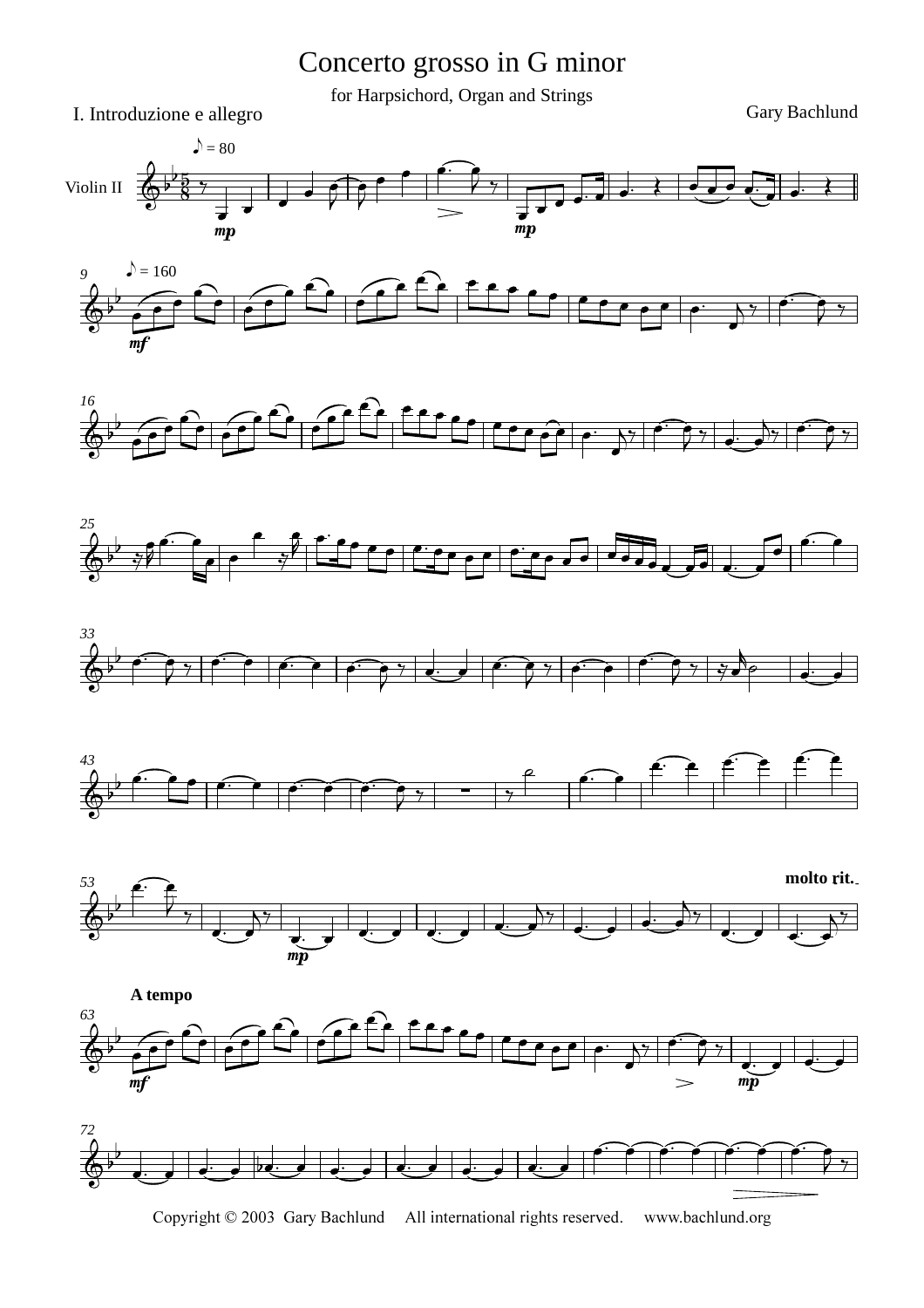





II. Quasi improviso e cantabile













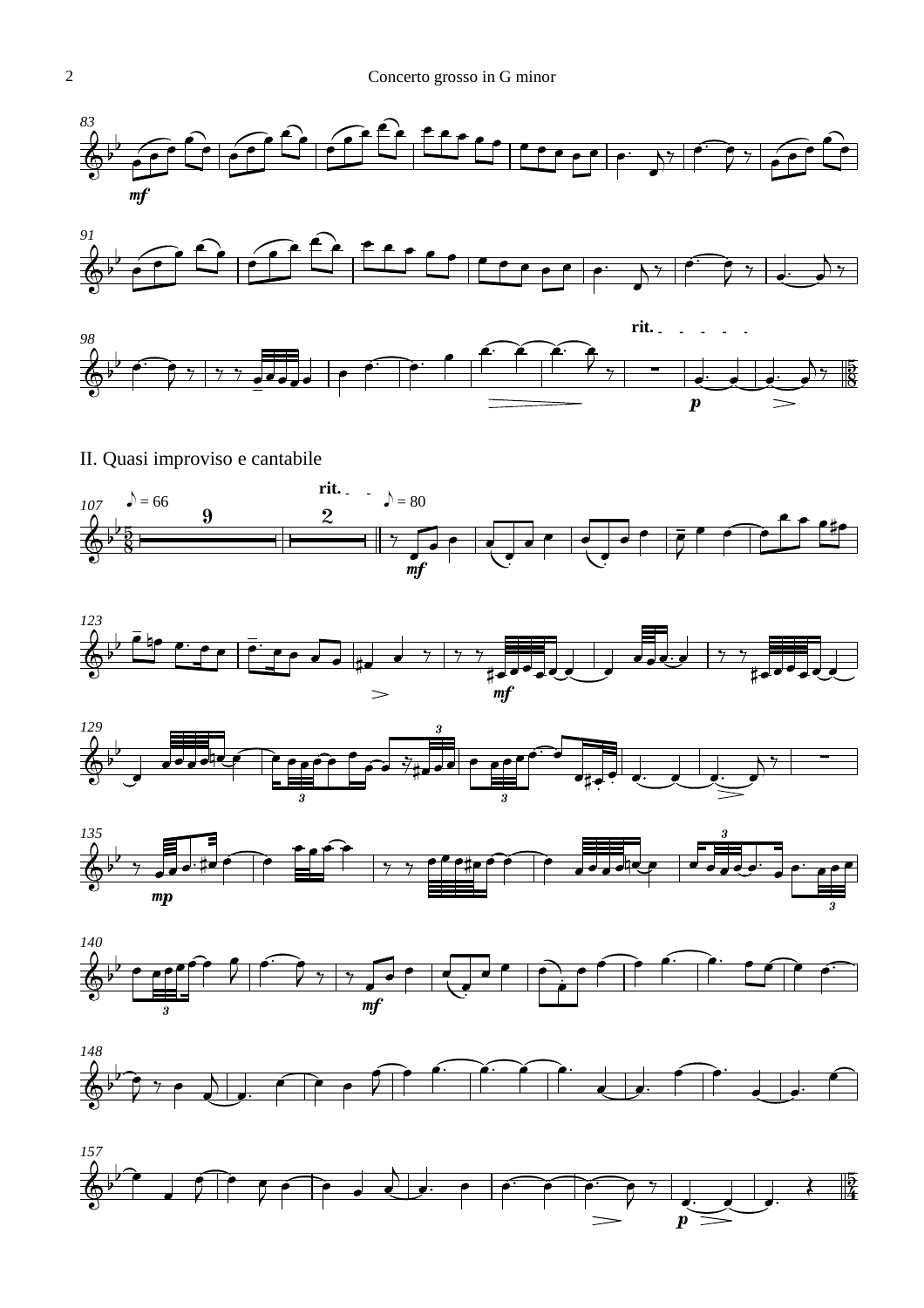













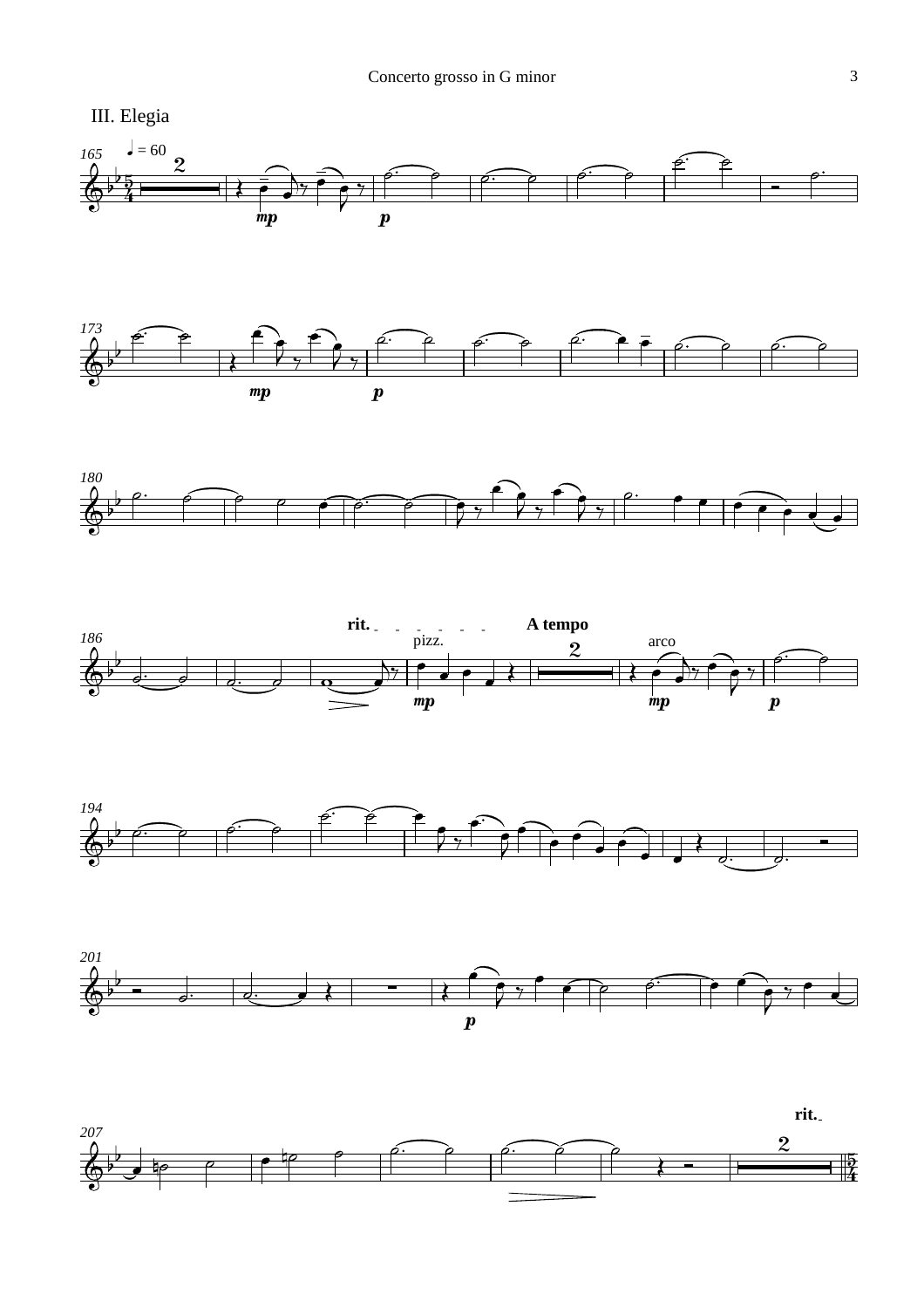IV. Rondo finale